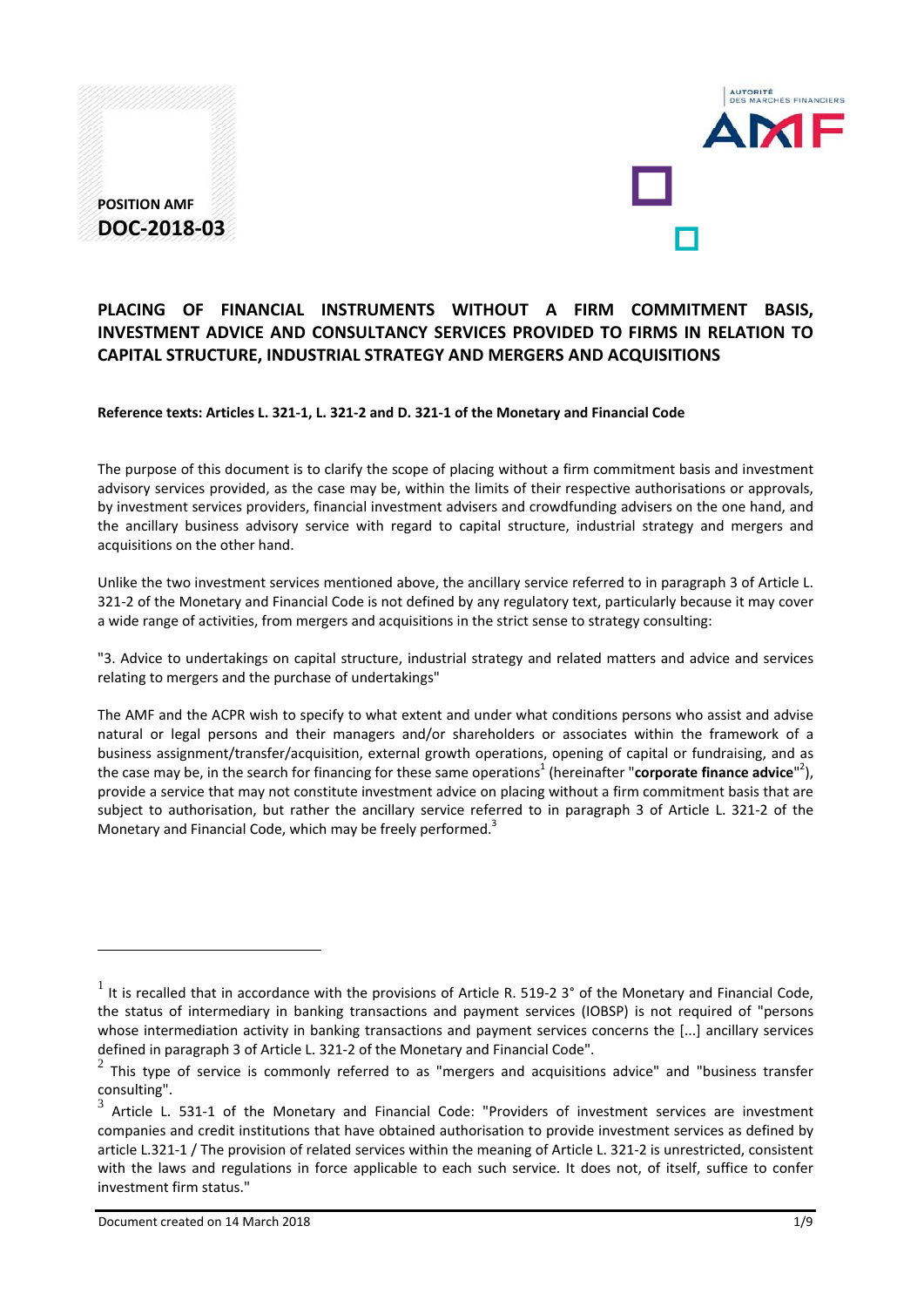

This clarification is of particular interest to those who engage in this activity, either as a main or secondary activity and who, not coming under any status or regulated profession<sup>4</sup>, question the qualification and legal regime of their activity.

After describing the activities covered by this position and their legal qualification **(1)**, their boundaries with those coming under the investment advice service will be clarified **(2)** and then those of the placing without a firm commitment basis service **(3)**.

This position is not intended to lay down professional rules on the way in which players carry out their activity.

# 1. ACTIVITIES CONCERNED BY THIS POSITION AND ANCILLARY SERVICE REFERRED TO IN PARAGRAPH 3 OF ARTICLE L. 321‐2 OF THE MONETARY AND FINANCIAL CODE

This position covers services that consist of advising and assisting natural or legal persons and their managers and/or shareholders or partners, in the design and implementation of entrepreneurial sale, acquisition and fundraising projects and the search for financing for these operations, referred to as "**corporate finance advice**". Therefore, this position is limited to these activities and does not concern the activities likely to come under the ancillary service referred to in Article L. 321‐2 (3) of the Monetary and Financial Code.

These assistance and advisory services are provided on the basis of a signed contract between the client and the adviser, entailing a mission to assist and advise in connection with the completion of a project or a transaction with an entrepreneurial scope, such as the acquisition or sale of companies or areas of activity, including the search for adequate financing, or assistance with fundraising.

For such a mission, which might be a long-term mission (several months), divided into several phases, and where, as the mission progresses, the number of parties involved decreases, the information exchanged becomes more and more confidential, and the (pre-contractual) commitment ever stronger, the adviser's service generally comprises:

- an analysis of the client's needs, the possible solutions to meet them (acquisition, sale, opening of capital, fundraising), the market concerned, and the sector concerned;
- the production of documents conducive to the implementation of the project: "teaser"<sup>5</sup>, information memorandum, confidentiality agreements, offers;
- the search for, and due diligence on possible counterparties (acquisition targets, acquirers, whether natural persons or legal entities, financial partners);

<u>.</u>

 $4$  In particular, the provision of corporate finance advice is carried out, on an ancillary basis, by legal and accounting professionals, such as accountants, lawyers and notaries. These professionals, acting within the framework of their status, are required, for this activity too, to abide by their own rules of ethics.

 $<sup>5</sup>$  A teaser is a document that briefly (one to two pages) and anonymously describes the company whose sale is</sup> contemplated or which is contemplating raising funds or making an acquisition (sector of activity, size, turnover). It indicates the nature of the proposed transaction (sale, fundraising, etc.). This document is sent by the board of the company to a number of natural or legal persons or financial investors likely to be interested in the transaction.

Document created on 14 March 2018 2018 2018 2018 2018 2018 2019 2019 2018 2019 2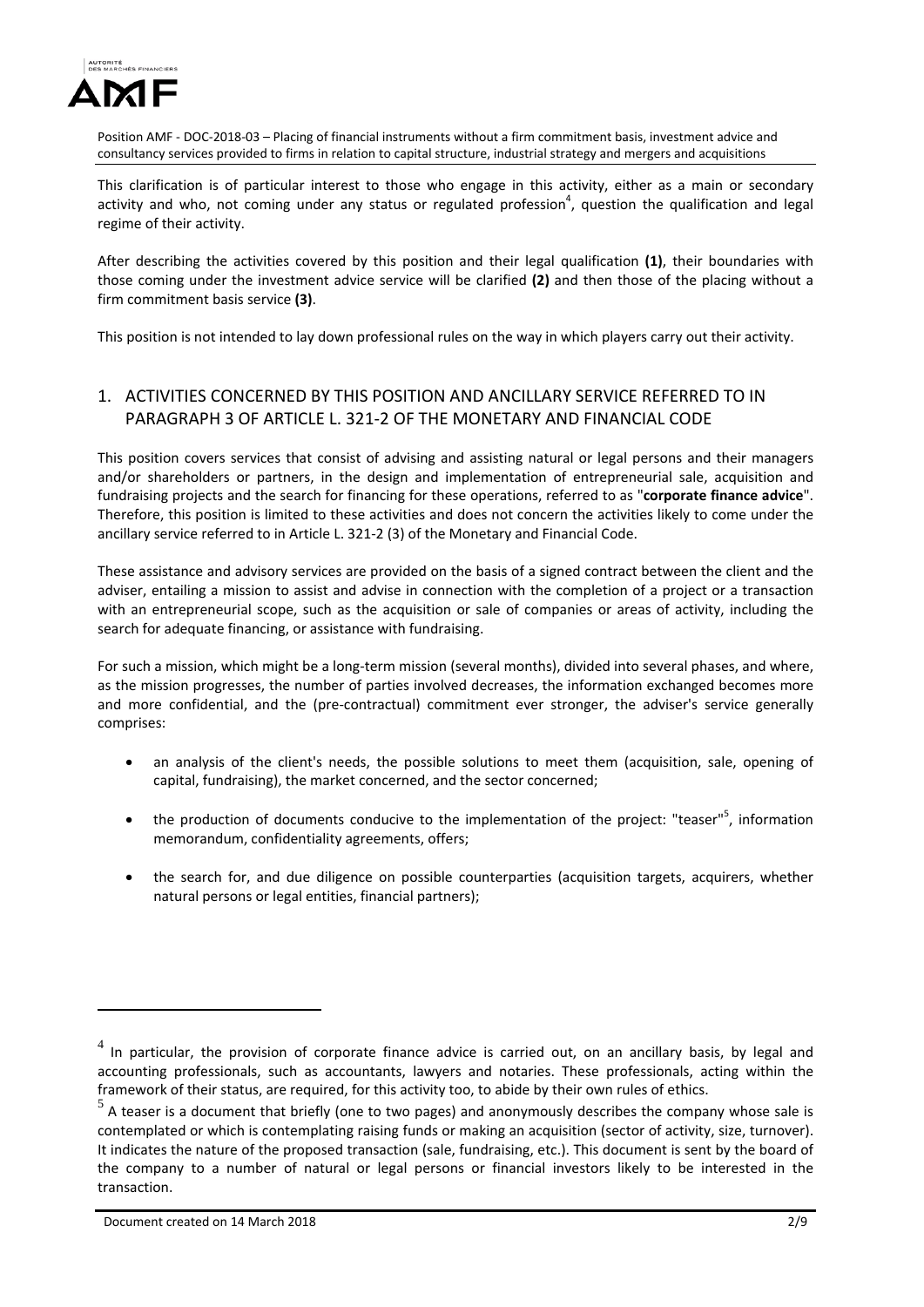

 support with negotiations (organisation of exchanges between the parties, creation of a data room, coordination with other professionals), comparison of offers (analysis of strengths/weaknesses).

**These assistance, advice and support services for natural or legal persons, their managers and/or shareholders or partners concern projects or operations having an entrepreneurial or corporate finance purpose, and** involve issues that are not exclusively financial, which are sources of risk, and which cannot be reduced to the **conclusion of a transaction involving financial instruments, to which they may or may not lead.** 

**They generally entail a strong intuitu personae character between the parties: between the adviser and his** client on the one hand, and between the client and his future partner, transferor, transferee or buyer on the other hand. In addition, the adviser has no decision-making power: the client is the sole decision maker at each **stage, he decides which counterparties to send the teaser to, to whom the information memorandum will be** sent, and which offer(s) will be selected. He can terminate the project at any time up to the point the final **agreement is signed.6**

**Rendered under the conditions described above, these services come under the ancillary service referred to in** Article L. 321-2, paragraph 3, of the Monetary and Financial Code, the exercise of which does not require **authorisation, in accordance with Article L. 531‐1 of the Monetary and Financial Code.**

**This qualification does not exclude the possible provision of other investment services or ancillary services by the corporate finance adviser or other providers before, after, or in connection with the same transaction.**

### 2. CORPORATE FINANCE ADVICE AND INVESTMENT ADVICE

### **2.1. What is the investment advice service?**

According to paragraph 5 of Article D. 321‐1 of the Monetary and Financial Code, the investment advice service referred to in paragraph 5 of Article L. 321‐1 is defined as the provision of personalised recommendations to a client, either at the request of that client or at the initiative of the firm providing the advice, in relation to one or more transactions involving financial instruments.

In accordance with the terms of Article 9 of Commission Delegated Regulation (EU) 2017/565<sup>7</sup>, a recommendation refers to any recommendation concerning the completion of a transaction such as the purchase, sale, subscription, exchange or holding of a particular financial instrument. It is "personal" when it is:

- made to a specified person, in his capacity as an investor or potential investor, or an agent for an investor or potential investor;
- presented as suitable for that person or based on a consideration of the circumstances of that person.

The investment advice service may only relate to financial instruments.

 $^6$  Step known as the signing stage.

<sup>7</sup>Commission Delegated Regulation (EU) 2017/565 of <sup>25</sup> April <sup>2016</sup> supplementing Directive 2014/65/EU of the European Parliament and of the Council as regards organisational requirements and operating conditions for investment firms and defined terms for the purposes of that Directive, in force as from 3 January 2018; formerly Article 314‐43 of the AMF General Regulation.

Document created on 14 March 2018 3/9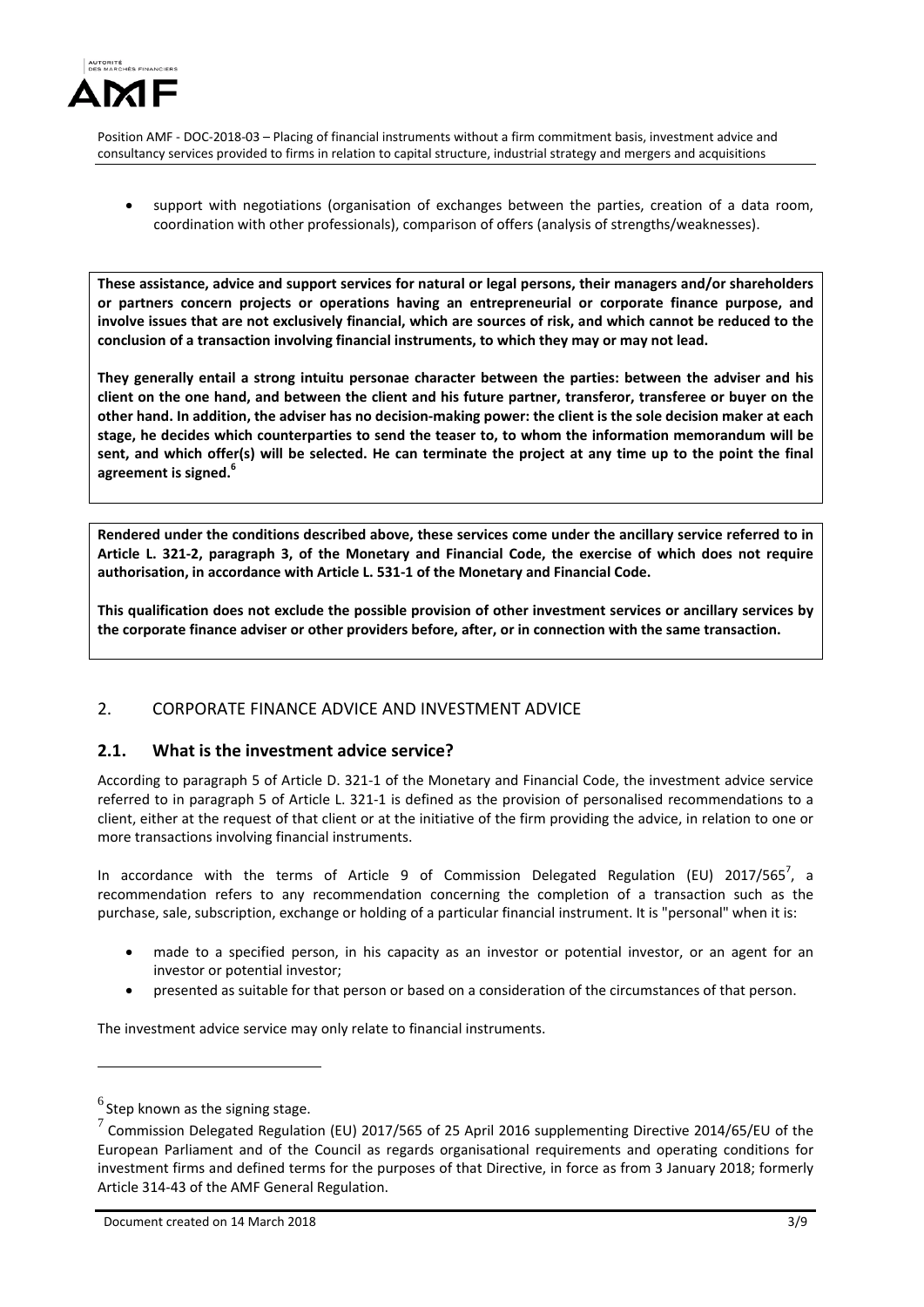

This investment advice service may only be provided by regulated professionals<sup>8</sup>: Investment Services Providers (ISPs)<sup>9</sup>, Financial Investment Advisers (FIAs) and Crowdfunding Advisers (CAs).

In order to provide investment advice services, ISPs, FIAs and CAs collect the necessary information regarding the knowledge and experience of their clients, and notably of their potential clients, in matters of investment, their financial situation, including their ability to bear losses, and their investment objectives, as well as their risk tolerance, so that they can recommend appropriate financial instruments<sup>10</sup>. They provide clients, prior to the transaction, with a statement on suitability on a durable medium specifying the advice given and how that advice meets the preferences, objectives and other characteristics of the clients.<sup>11</sup>

### **2.2. How to distinguish between corporate finance advice and investment advice**

Since those who provide corporate finance advice, as described in the first part of this document, actually provide "advice" to their client for the entire duration of the project, and since the project may culminate in a purchase or sale of a particular financial instrument, the question arises as to the boundaries between the corporate finance advice coming under the relevant service referred to in paragraph 3 of Article L. 321‐2 of the Monetary and Financial Code and the investment advice service referred to in paragraph 5 of Article L. 321‐1 of the same code.

As recommended by CESR, the AMF and the ACPR consider that the **client's objective**<sup>12</sup> should be taken into account:

**If the objective is entrepreneurial and industrial in nature** ‐ such is the case when the client is seeking to finance its development, external growth or new industrial synergies, or to break into new markets within the framework of a defined project or to organise the sale or acquisition of a branch of activity, then the advice provided is that referred to in paragraph 3 of Article L. 321‐2 of the Monetary and Financial Code.

**If the objective is patrimonial in nature** ‐ such is the case when the client is looking to build up savings, obtain a regular financial return, or to hedge against a risk - then the advice provided is investment advice within the meaning of paragraph 5 of Article L. 321‐1 of the same Code.

Thus, corporate finance transactions are generally entrepreneurial and industrial in nature, unlike savings or cash management operations, which generally pursue patrimonial objectives. In the first case, as noted by CESR, the client acts as issuer/entrepreneur; in the second case, he acts as a saver/investor.  $^{13}$ 

Document created on 14 March 2018 4/9

 $8$  Except as provided by Article L. 531-2 of the Monetary and Financial Code.

 $9$  Including when acting through a related agent.

<sup>10</sup> Articles L. 533-13, L. 541-8-1 and L. 547-9 of the Monetary and Financial Code.

<sup>11</sup> Articles L. 533-15 II, L. 541-8-1 and L. 547-9 of the Monetary and Financial Code.

 $12$  CESR/10-293: Questions & Answers - Understanding the definition of advice under MiFID.

<sup>13</sup> CESR/10‐293: Questions & Answers ‐ Understanding the definition of advice under MiFID: (79) "It is important to consider that investment advice will be provided only where a recommendation is made to a person in his capacity as an investor or potential investor (or in his capacity as an agent for an investor or potential investor). **It follows from this that advice to an undertaking to issue securities is not investment advice."**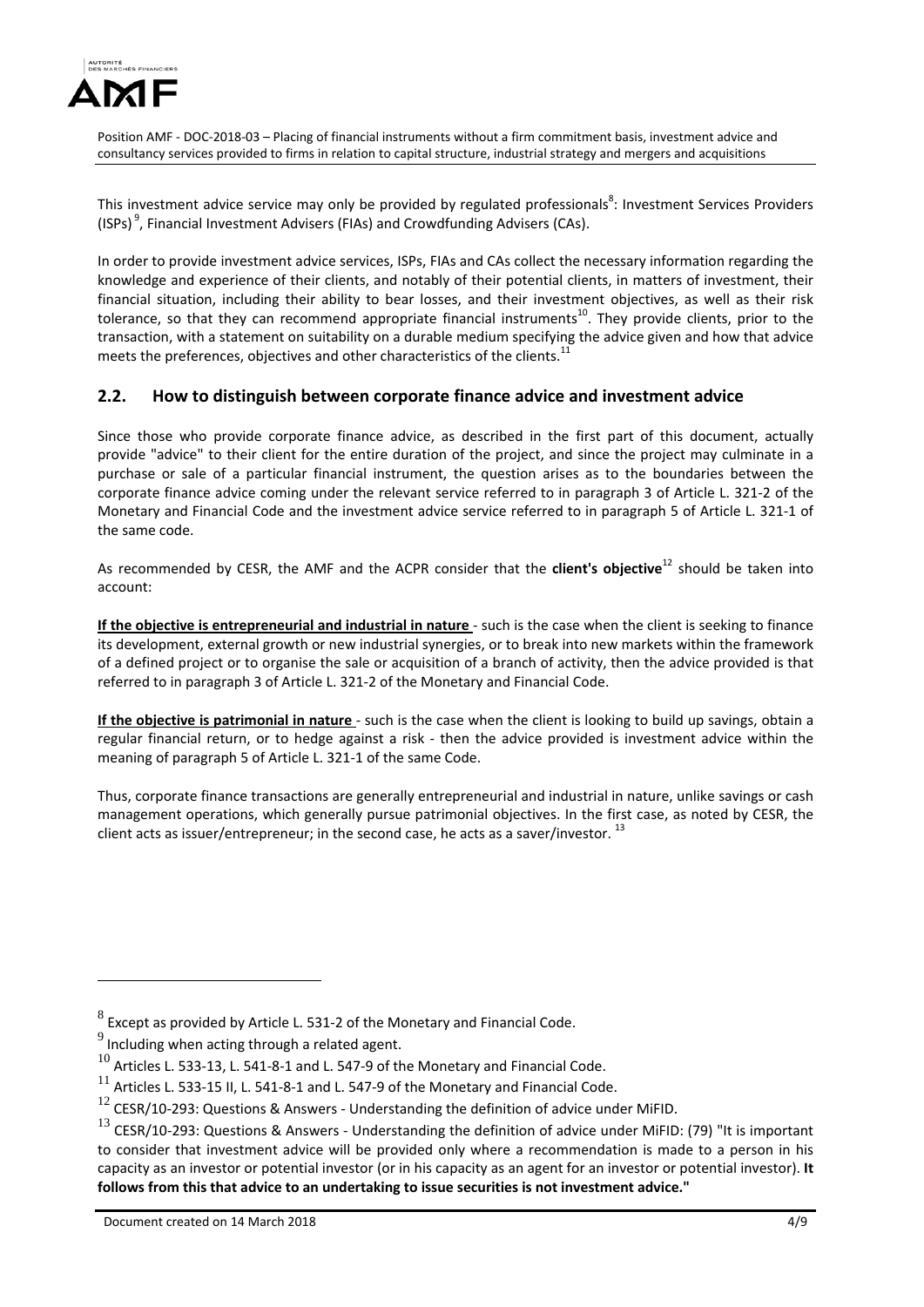

However, it may happen that the same transaction seems to pursue two objectives: this could be the case when a manager sells his undertaking when he retires or when the heirs of a partner or shareholder wish to sell the shares of the family business.

In this case, the qualification of the advisory mission offered to the client (investment advice service or provision of corporate finance advice) requires a concrete analysis of its nature, based on the identified criteria. As mentioned in (1.), the mission of the corporate finance adviser is very different from that of an investment adviser. The main differences are as follows.

- 1. **The tasks to be carried out to ascertain the needs of the client.** In the case of corporate finance advice, the tasks concern the fundamentals of the undertaking, the analysis of the sector, its possible developments and recent operations in order to specify the entrepreneurial project of the client; with investment advice, due diligence will focus on the client's investment knowledge and experience, financial situation, including the ability to bear losses, his investment objectives, and risk tolerance, so as to be able to issue a personalised recommendation within the meaning of paragraph 5 of Article D. 321-1 of the Monetary and Financial Code.
- 2. **The tasks to be carried out to fulfil it, that is to say the research mission strictly speaking.** In the case of corporate finance advice, the adviser assists his client in finding counterparties (target companies, branches of activity), new partners or shareholders or investors likely to be interested in the client's entrepreneurial project; with investment advice, the adviser looks for financial instruments that meet the client's investment needs and objectives (regular returns, liquidity requirement, acceptable level of risk, etc.).
- 3. **The existence of a multilateral or bilateral negotiation process for determining the terms and conditions of the transaction:** with corporate finance advice, the adviser assists the client with a project whose terms and conditions will be defined at the end of an iterative process of negotiation with selected counterparties until agreement is reached on the subject-matter and price (nature and financial characteristics of the financial instruments, governance pacts, warranty clause, conditions precedent); ultimately, the agreements concluded are private agreements. Conversely, in the case of investment advice, the adviser proposes financial instruments whose characteristics are determined or determinable quickly. These characteristics are not negotiable: the contract entered into (usually a subscription form) is a standard contract of adherence.
- 4. Given the stakes of corporate finance transactions, a strong *intuitu personae* relationship exists, between the client and his adviser, but also between the client and the counterparties who will meet, exchange and collaborate if necessary. On the contrary, in the case of investment advice, the intuitu personae relationship existing between the client and his adviser is not usually found between the client and the company making the investment offer: the investor will be mainly interested, as part of a global approach, in the brand and the reputation or performance history of the undertaking in question.

The analysis of these 4 criteria should make it possible to accurately assess the nature of the consulting mission.

**Example 1:** the heirs of a majority shareholder director wish to sell the shares of the company as quickly as possible in order to divide up the proceeds of the sale. They consult an adviser to find a buyer.

Objective of the operation:

None of the heirs have ever invested in the company, nor do they wish to take over the management. On the contrary, they intend to benefit from the cash succession to meet their own financial needs. They are looking for an interested buyer to take over the family business, hoping to get the best price.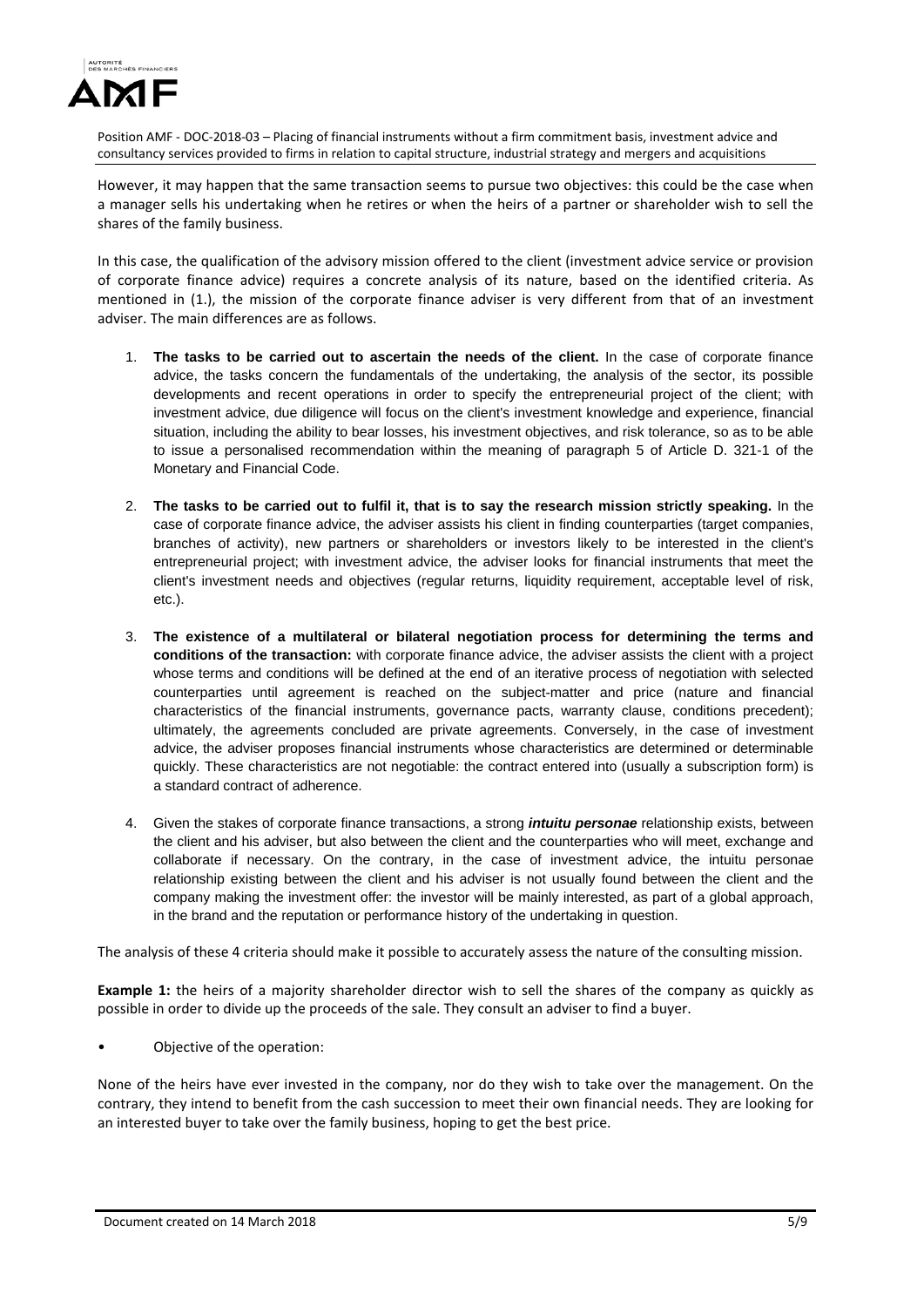

Given the circumstances, doubt exists as to the purpose of the sale of the business (patrimonial or entrepreneurial).

It is therefore necessary to assess in concreto the nature of the advisory mission based on the four criteria relating to the advisory mission above.

- Analysis of the nature of the advisory mission:
	- 1. **The tasks to be carried out to ascertain the needs of the clients**: in this case, the idea is to sell the family business at the best price. It is not relevant to inquire about the heirs' investment experience or knowledge. In addition, the decision to sell has already been taken by the heirs. No advice is therefore provided on whether or not to sell.
		- *An examination of this criterion would suggest that this is a corporate finance advisory mission.*
	- 2. Regarding the steps to be taken to accomplish it, that is to say, the research mission itself: the search for an interested buyer begins with an analysis of the sector concerned, an analysis of the firm's accounts, its strengths (clientele, know‐how, assets) and its weaknesses (debts, recent difficulties).
		- *An examination of this criterion would suggest that this is a corporate finance advisory mission.*
	- 3. **The existence of a multilateral or bilateral negotiation process for determining the terms and conditions of the transaction:** the sale of the undertaking will certainly take the form of a sale of the securities that make up its share capital. The transferors will estimate a transfer price, the potential transferees will make counter‐offers, until agreement is reached on the terms of the transfer (overall price, price of each share, payment terms, guarantee clauses).

*An examination of this criterion would suggest that this is a corporate finance advisory mission.*

4. **Intuitu personae:** it may be strong or weak depending on the interest of the heirs in the future of the firm. This criterion might not be decisive here.

**In view of these considerations, the service therefore constitutes corporate finance advice and not investment advice.** 

**The qualification of the advice provided in connection with this mission does not determine the qualification given to the subsequent recommendations concerning the proceeds of the sale of the firm.**

**Example 2:** The company director sold his company when he reached retirement age. He wants to invest the proceeds of the sale in developing companies in his region and consults an adviser for his investment.

• Objective of the operation:

As a former entrepreneur, the client has shown a keen interest in developing companies in his region rather than those whose securities are listed on regulated markets or investment products. However, he does not want to take too many risks, since the proceeds of the sale of his business, the fruits of his labour, are an essential part of his assets which he must be able to rely on in future years.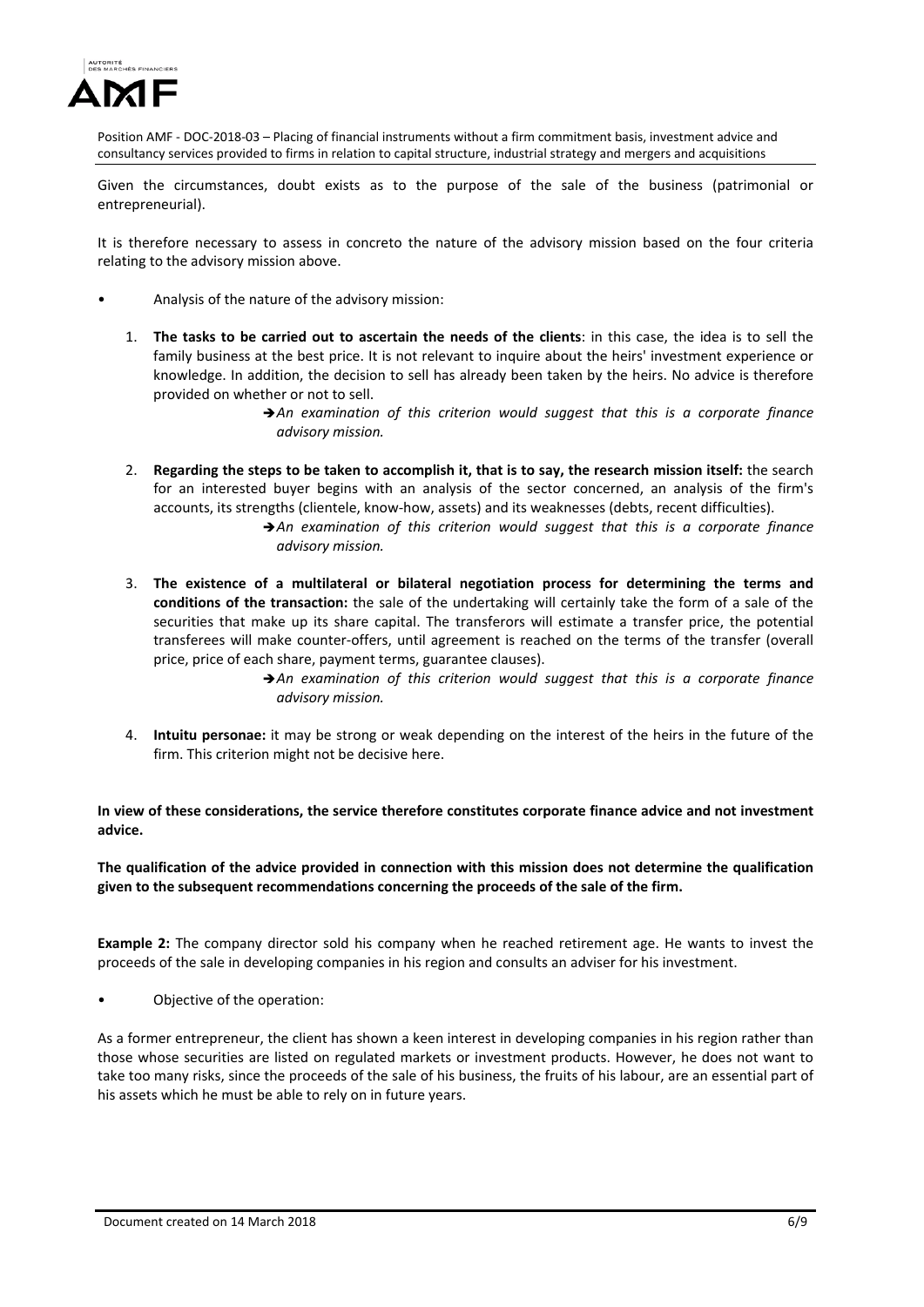

Given the circumstances, doubt exists as to the objectives of his investment (patrimonial or entrepreneurial).

It is therefore necessary to assess this objective concretely on the basis of the four criteria above.

- Analysis of the nature of the advisory mission:
	- 1. **The tasks to be carried out to ascertain the needs of the client:** here, it is a question of investing the proceeds of the sale of a firm in companies that meet the wish of the client, a former manager, to assist his peers, albeit subject to a security imperative and the requirement of regular additional income. It is relevant to inquire about the client's investment experience or knowledge, his overall financial situation, and to try to determine what he expects from his investment (regular return in the short, medium or long term).
		- *An examination of this criterion would suggest that this is an investment advice mission.*
	- 2. The tasks to be carried out to fulfil it, that is to say the research mission strictly speaking: the search for companies likely to meet the client's needs starts with an analysis of the business fabric of the region, and also requires an analysis of the historical accounts, prospects and projected returns of each selected company.
		- *Since these tasks relate to corporate finance advice as much as investment advice, the examination of this criterion is not determining.*
	- **3. The existence of a multilateral or bilateral negotiation process for determining the terms and conditions of the transaction:** if the client confirms that he does not particularly want to invest in the conduct of the business of the target companies, the investment takes the form of a subscription of units or shares in firms that offer securities.
		- *An examination of this criterion would suggest that this is an investment advice mission.*
	- 4. **Intuitu personae**: insofar as the client does not wish to involve himself personally in the affairs of the selected companies, this criterion is rather weak (with regard to the investment targets envisaged).
		- *An examination of this criterion would suggest that this is an investment advice mission.*

**The service therefore constitutes investment advice and not corporate finance advice.**

**When the professional is determining whether his activity qualifies as investment advice or corporate finance advice, the criteria set out above must be assessed in concreto.** 

The terms of the contract concluded between the adviser and his client, in particular the purpose of the mission, the capacity of the client, the duration of the mission, its sequencing in different phases, the method of remuneration of the adviser, but also the duties actually carried out, the nature of the documents prepared by the adviser for his client or third parties as the case may be, the nature, frequency, intensity, and type of the dealings between the client and the adviser, between the client and his future co-contracting parties, minutes of meetings, if any, etc. are all pointers that should make it possible to qualify the service provided.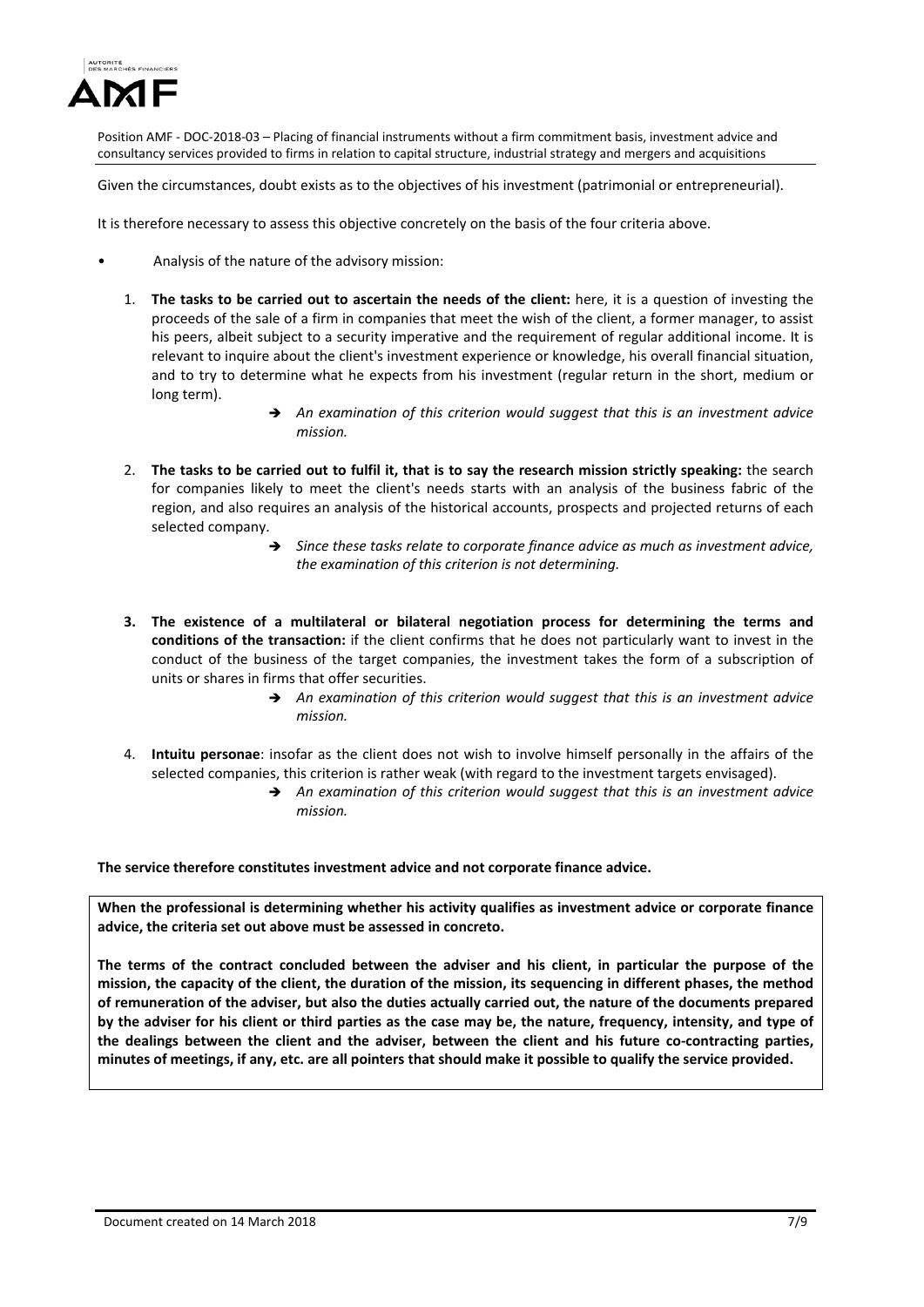

**After qualifying the service, the professional must ensure that he has the appropriate professional** authorisation or status to provide it. He is also required to inform his client of the nature of the service he proposes to provide, and thus to ensure they both agree on the services that the professional can provide.<sup>14</sup>

### 3. CORPORATE FINANCE ADVICE AND PLACING OF FINANCIAL INSTRUMENTS WITHOUT A FIRM COMMITMENT BASIS

### **3.1. What is the placing without a firm commitment basis service?**

In accordance with paragraph 7 of Article D. 321‐1 of the Monetary and Financial Code, the placing without a firm commitment basis service referred to in Article L. 321‐1, 7, is defined as "the act of seeking subscribers or purchasers on behalf of an issuer or a transferor of financial instruments without guaranteeing it any amount in subscriptions or purchases".

As mentioned in the common position of the AMF (DOC-2012-08) and of the ACPR (2012-P-02), it is thus recognisable by the presence of two cumulative conditions:

- the existence of a service rendered to an issuer or transferor of financial instruments;
- the search, whether direct or indirect, for subscribers or purchasers. This second condition is the result of the first insofar as the search for subscribers or purchasers is carried out solely for the purposes of the service rendered to the issuer or transferor.

In any case, if either of these two conditions is not met, then there is no investment service.

The placing without a firm commitment basis service may only relate to financial instruments.

Where assistance is provided to firms for the acquisition of interests (whether majority or minority), the client is neither transferor nor issuer, he is not looking for potential subscribers or buyers.

## **3.2. How to distinguish corporate finance advice from the placing without a firm commitment basis service**

If the risk of confusion between the two services is eliminated when the adviser acts alongside a buyer, it may arise when the adviser acts alongside a seller: the corporate finance adviser renders a service to an issuer or transferor of financial instruments (1st condition characteristic of the investment service), and at the beginning of his service, he looks for relevant counterparties who will, at the end of the mission, be subscribers or purchasers of the financial instruments issued or transferred.

As indicated in (1), however, the mission of corporate finance advice may be differentiated from that of the placing without a firm commitment basis. The main differences are as follows.

1. **The potential buyers and subscribers.** With corporate finance advice, as has been stated, the adviser assists his client in the search for potential buyers and subscribers interested in his client's entrepreneurial project; these new shareholders include natural or legal persons, companies of the

<sup>&</sup>lt;sup>14</sup> CESR/10-293: Questions & Answers - Understanding the definition of advice under MiFID: (87) "[...] CESR understands that it is possible for a firm to structure itself as a specialist corporate finance firm and fall outside of the remit of MiFID. When a firm wishes to do so, it has to ensure that its documentation, internal structure, organisation, training and personnel are very clear as to what services the firm can and cannot perform."

Document created on 14 March 2018 8/9